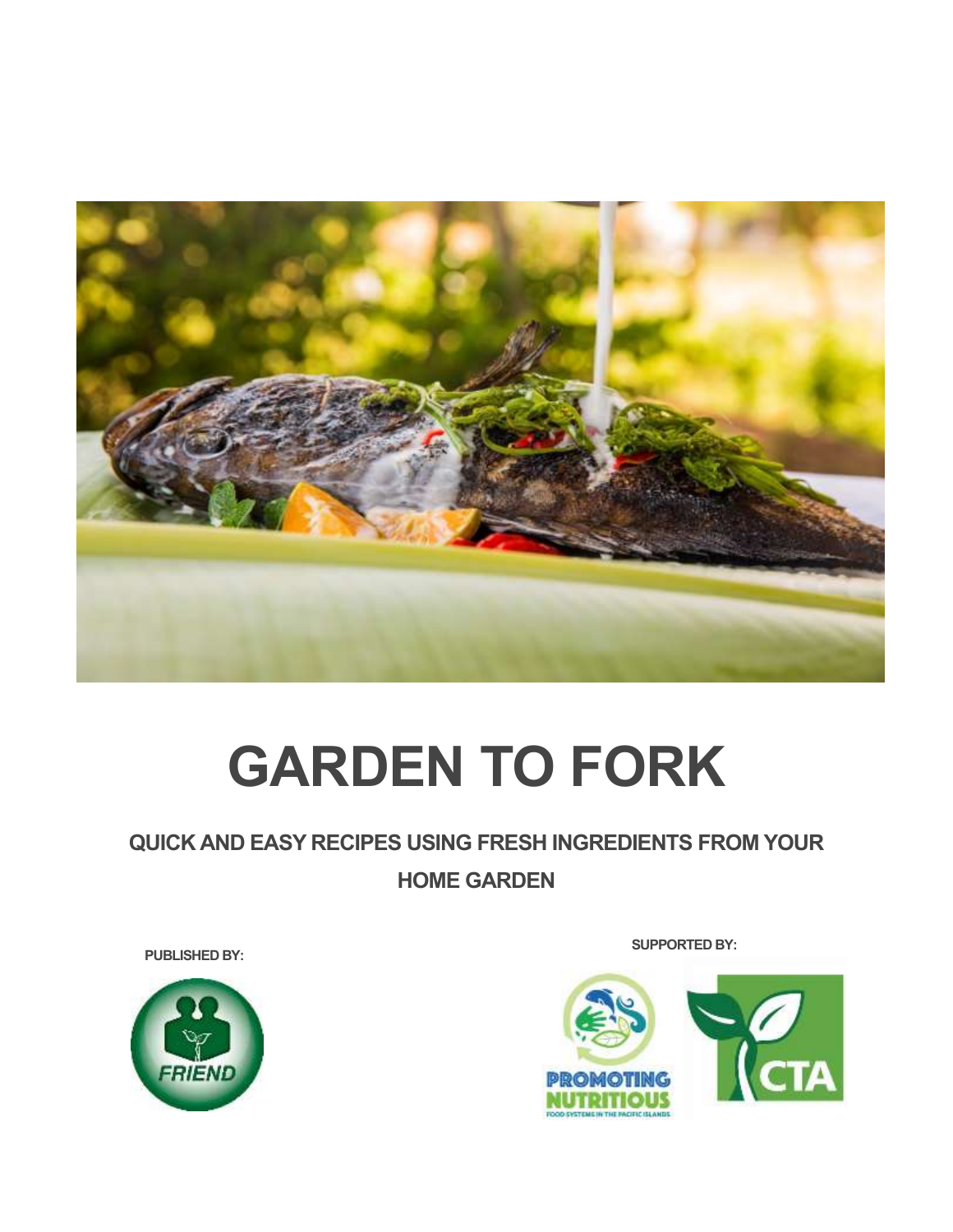© FOUNDATION FOR RURAL INTEGRATED ENTERPRISES & DEVELOPMENT [FRIEND], 2020

All rights for commercial/ for profit reproduction or translation, in any form reserved. FRIEND however authorizes the partial reproduction or translation of this material for educational and non-commercial purposes, provided that FRIEND and the source document are properly acknowledged. Permission is provided for the sharing of this eBook, freely without any restrictions. Original images may not be altered or separately used or published without permission. For permission requests, write to the publisher, addressed "Attention: Publications Team," at the address below:

Foundation for Rural Integrated Enterprises & Development [FRIEND] P.O.Box D623, Lautoka, Fiji Islands [friend@connect.com.fj](mailto:friend@connect.com.fj) [www.friendfiji.com](http://www.friendfiji.com/)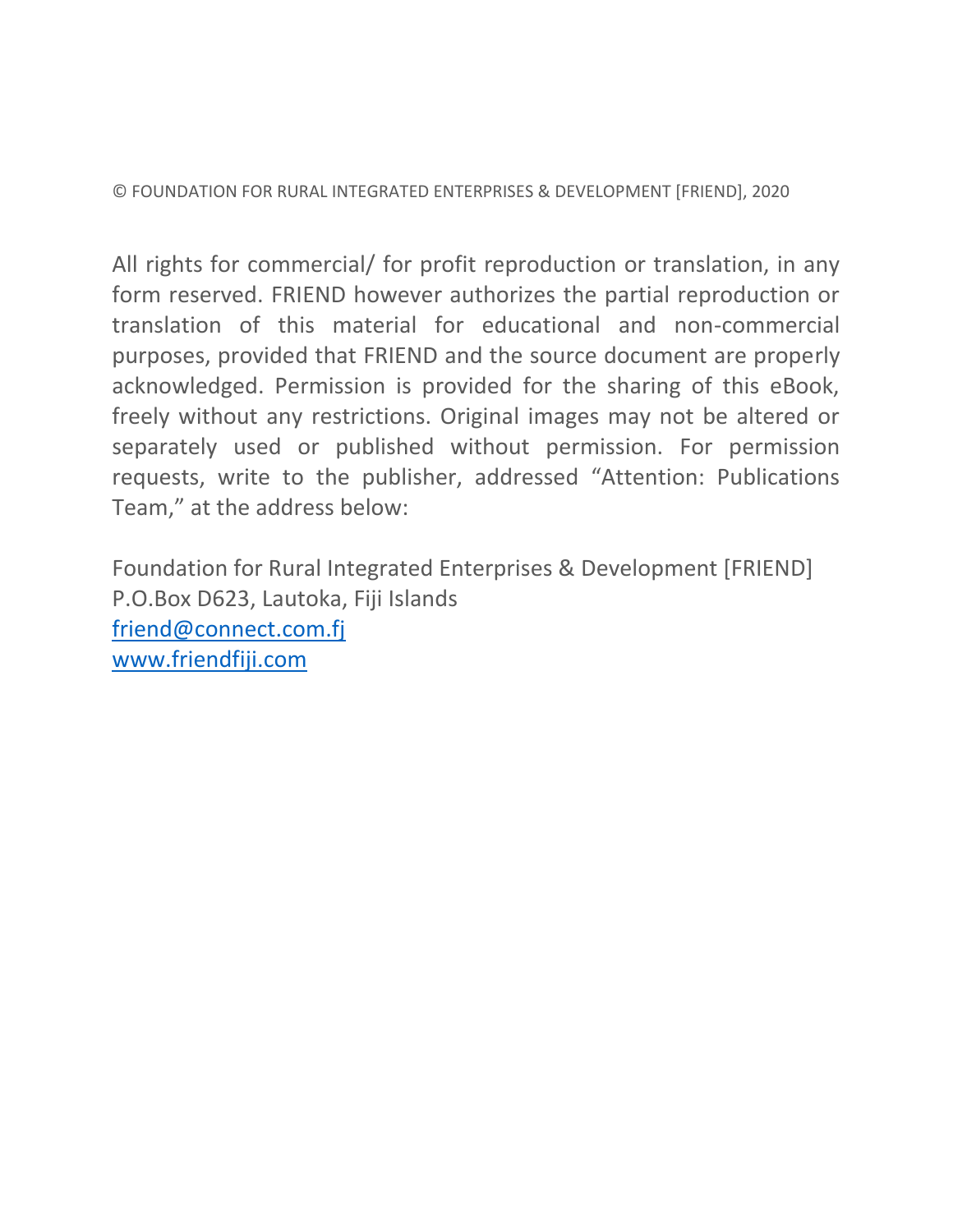[This book was published with CTA's support]

### **ABOUT CTA**

The Technical Centre for Agricultural and Rural Cooperation (CTA) is a joint international institution of the African, Caribbean and Pacific (ACP) Group of States and the European Union (EU). CTA operates under the framework of the Cotonou Agreement and is funded by the EU. For more information on CTA, visit hyperlink "<https://www.cta.int/en>"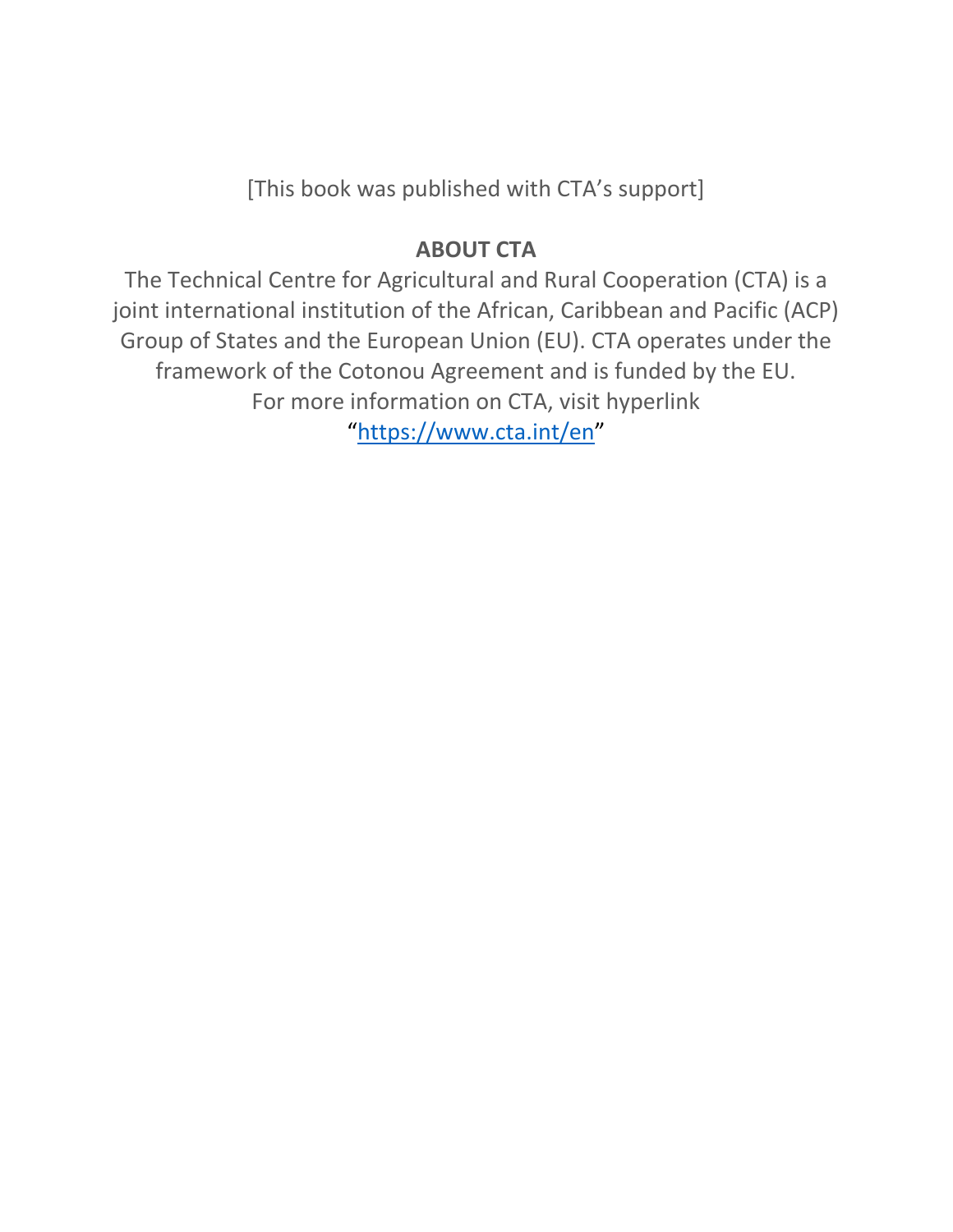## **Table of Contents**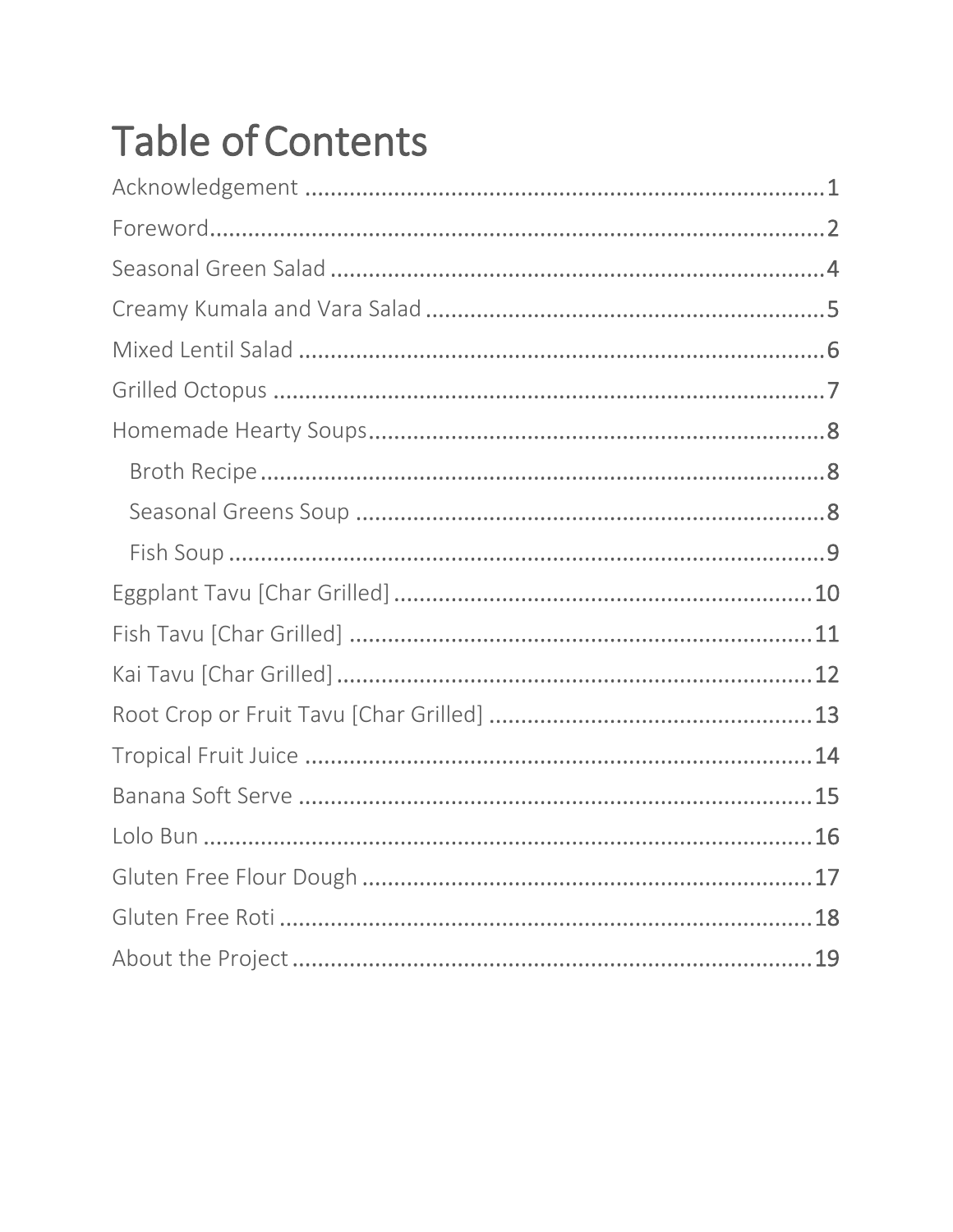### <span id="page-4-0"></span>Acknowledgement

Our recipes are inspired by traditional cuisine that utilized locally available ingredients before the easy access to processed foods, sauces, dressings and artificial preservatives were used in preparing and serving almost every meal.

We are thankful to our elders who have shared their recipes and stories. We thank our local cooks who have been trialing various ingredients to make delicious foods that are also highly nutritious. We also thank our guests who have been providing us with valuable feedback and encouragement to keep upgrading and developing our recipes from a range of local tastes. Much of the vegetables and herbs we have been using are organically grown around FRIEND and in our communities. Seafood is provided by communities that were declared ground zero after they were devastated by Tropical Cyclone Winston. As the communities have been rebuilding through sustainable organic agricultural practices, we have built the menu around these available resources to ensure there is market pathway for local foods, improving diets and sustaining livelihoods.

This recipe book has been made possible through the Innov4AgPacific Project which is co-funded by the Technical Centre for Agriculture and Rural Cooperation ACP-EU (CTA) and the International Fund for Agricultural Development (IFAD).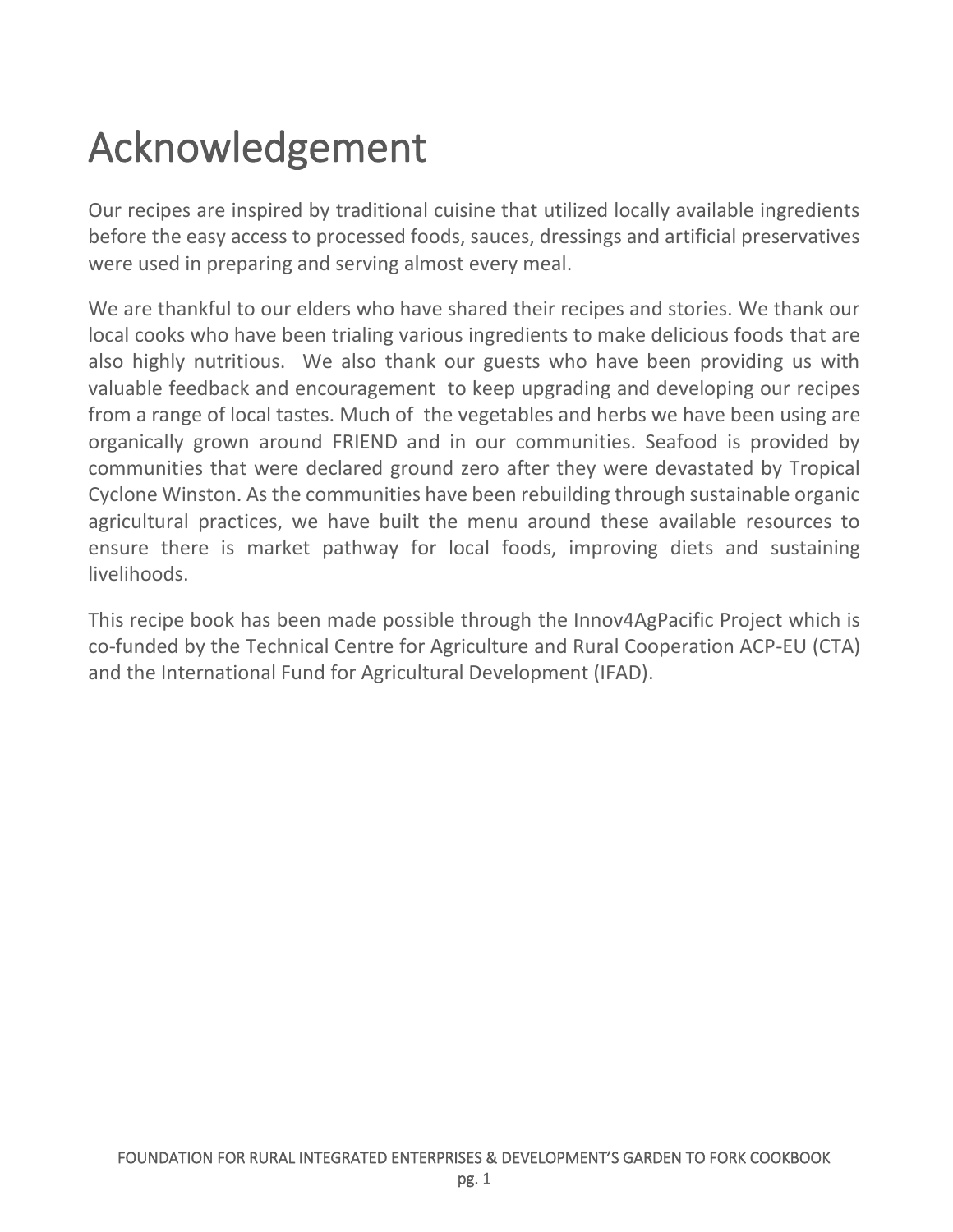### <span id="page-5-0"></span>Foreword

Food is an integral part of our culture. Growing food, cooking and eating together has helped keep our communities together as stories are shared on history, culture, sustainability. A lot of time is spent around food.

As part of our rich history and influence from contact with other Pacific Islands, the arrival of Europeans and Indians, the food culture has evolved to include unique cuisines and flavors that are specific to Fiji. Fiji is very blessed to be surrounded with pristine waters and a range of seafood and seaweeds. Soils are fertile and a wide range of highly nutritious leaves, vegetables, fruits, nuts and root vegetables grow around the Island providing easy access to quality nutrient-rich foods.

In the recent times with the rise of power of marketing, artificial seasonings, flavours, colouring, canned and other processed foods have made their way into every home.

This loss of traditional cooking methods has continued and large parts of our diets now consist of processed foods high in sodium and preservatives, meat sourced from commercial farms that adopt the use of hormones to encourage quick growth and vegetables that are farmed using high levels of chemical inputs due to the infertility of the land and adoption of commercial agricultural practices.

Unhealthy lifestyles combined with changing diets and lower reliance on local foods has led to an increase in obesity and lifestyle diseases such as diabetes and high blood pressure amongst the local population. Malnutrition has become one of the main issues Fiji needs to work on especially with its commitment to the Sustainable Development Goals 3 – Good Health and Wellbeing. Ministry of Health, Fiji is stating that 50% of children under 5 and 25% of children in the age between 5 -11 are anemic. The lack of iron results in a slow development of children who are at higher risks of contracting infections and other possible negative impacts on their physical and mental health.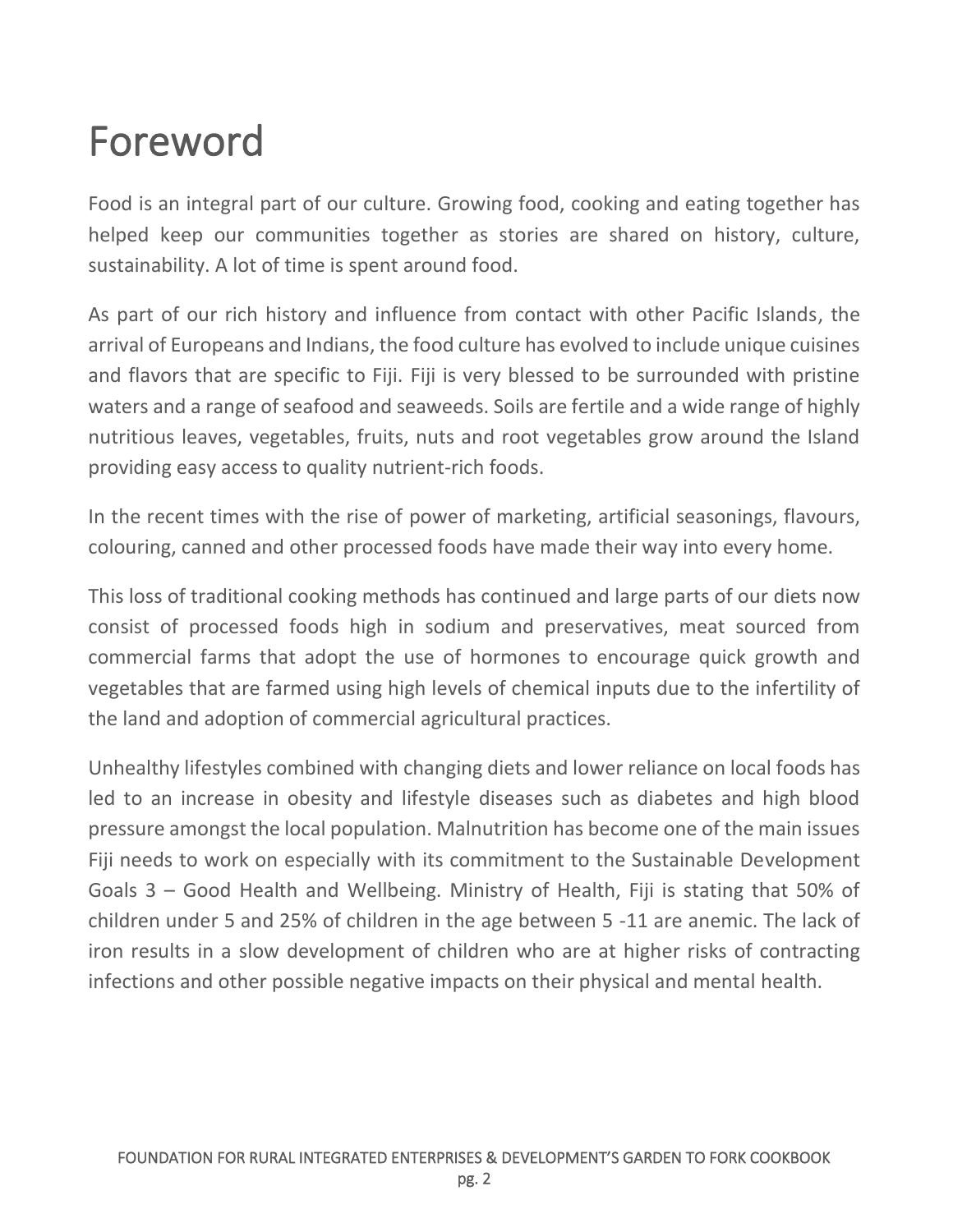Diabetes has become almost a household disease in Fiji resulting in up to 2 - 3 amputations per day causing families to suffer a lack of income due to loss of (wo)man power.

Besides diabetes, there are many other non-communicable diseases like high blood pressure that are among the major causes of death and illness in Fiji. There are many factors one can control to reduce the major risk factors mainly lack of physical activity (not enough exercise including gardening) and poor dietary choices (eating foods high in fat, salt and sugar and not eating enough fruits and vegetables).

No matter how drastic the situation may be, the damage caused by obesity and noncommunicable diseases can be reversed if local communities choose to adopt healthier lifestyles by eating a wider range of healthy foods combined with frequent exercise and sound mental health.

All traditional knowledge has not been lost and some of our elders and home cooks who have learned practices passed down through generations still possess knowledge on the nutritional and health benefits of our local foods and on traditional cooking practices.

Through this cook book "Garden to Fork – Quick and Easy Recipes Using Fresh Ingredients from Your Home Gardens" we hope to share with you some of the knowledge that we have gathered and tested in our restaurant and with our communities.

Here it is hoping that together we can create a revolution to promote traditional food culture and healthy eating for improving nutrition and livelihoods.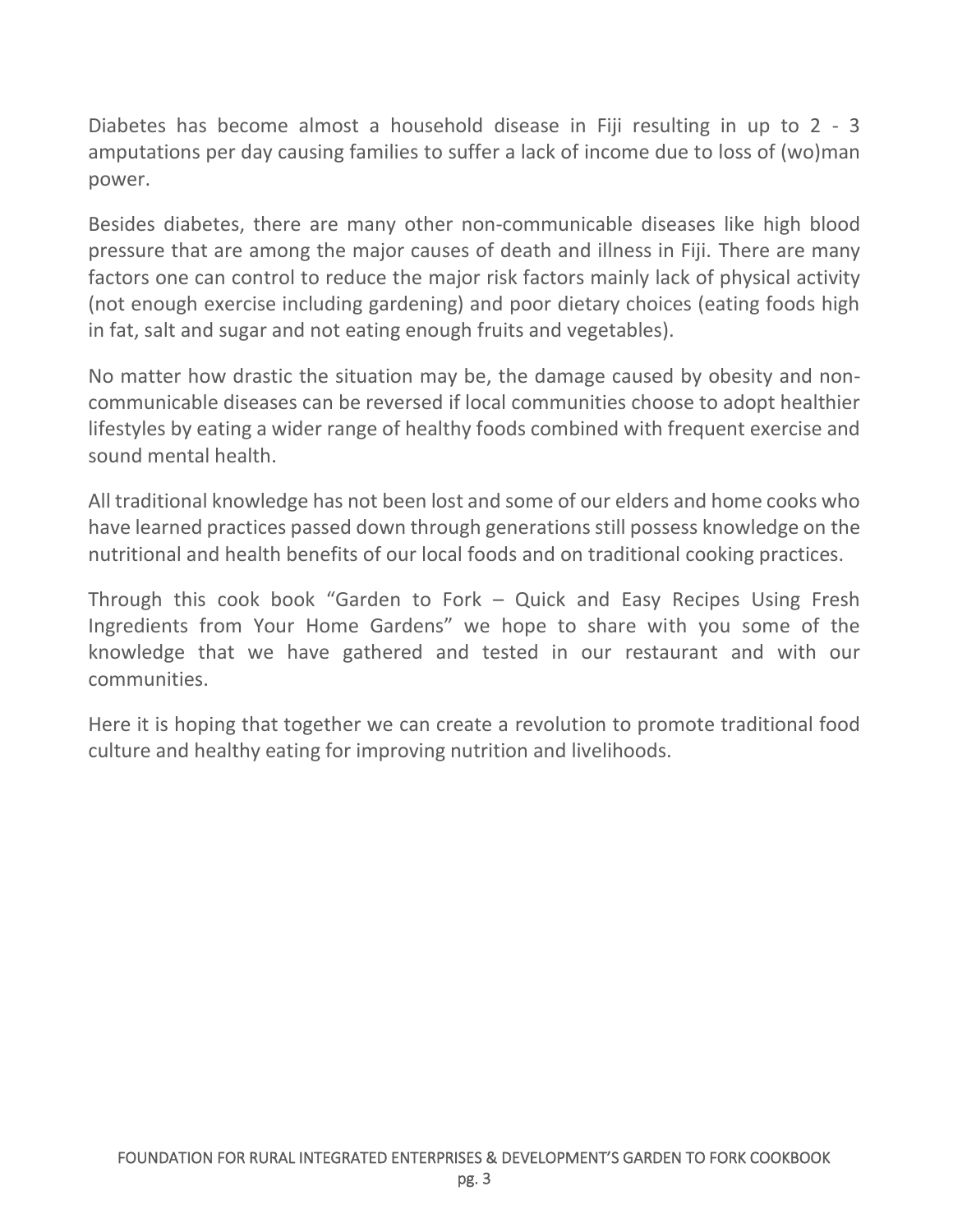### <span id="page-7-0"></span>Seasonal Green Salad



### Ingredients

2 Bunches Seasonal Greens [Poi, Moca, Bele], Roughly Chopped

- ¼ Cup Tomatoes [Optional], Chopped
- 1 Bongo Chili [Optional], Thinly Sliced
- ½ Cup Shredded Coconut
- 1 Cup Grated Semi Ripe Pawpaw
- 1 Small Onion, Thinly Sliced
- 1 cup Coconut Water
- 1 tablespoon Lemon Juice

3 Mother of All Herbs Leaves, Thinly Chopped [Optional]

3 Lemon Grass Leaves, Tied into a Bundle [Optional]

Salt and Pepper [To Taste]

### Directions

- 1. In a jar with a tight-fitting lid combine the coconut water, lemon juice, chopped mother of all herb's leaves, lemon grass leave bundle, salt and pepper. Cover well and shake. Chill in cooler.
- 2. In a serving bowl toss seasonal greens, chopped tomatoes, sliced chili, shredded coconut, grated pawpaw and sliced onion together.
- 3. Shake salad dressing and remove lemon grass leave bundle; pour over salad and toss. Serve Immediately or slightly chilled.

*Tip: If available herbs can also be added to the salad.*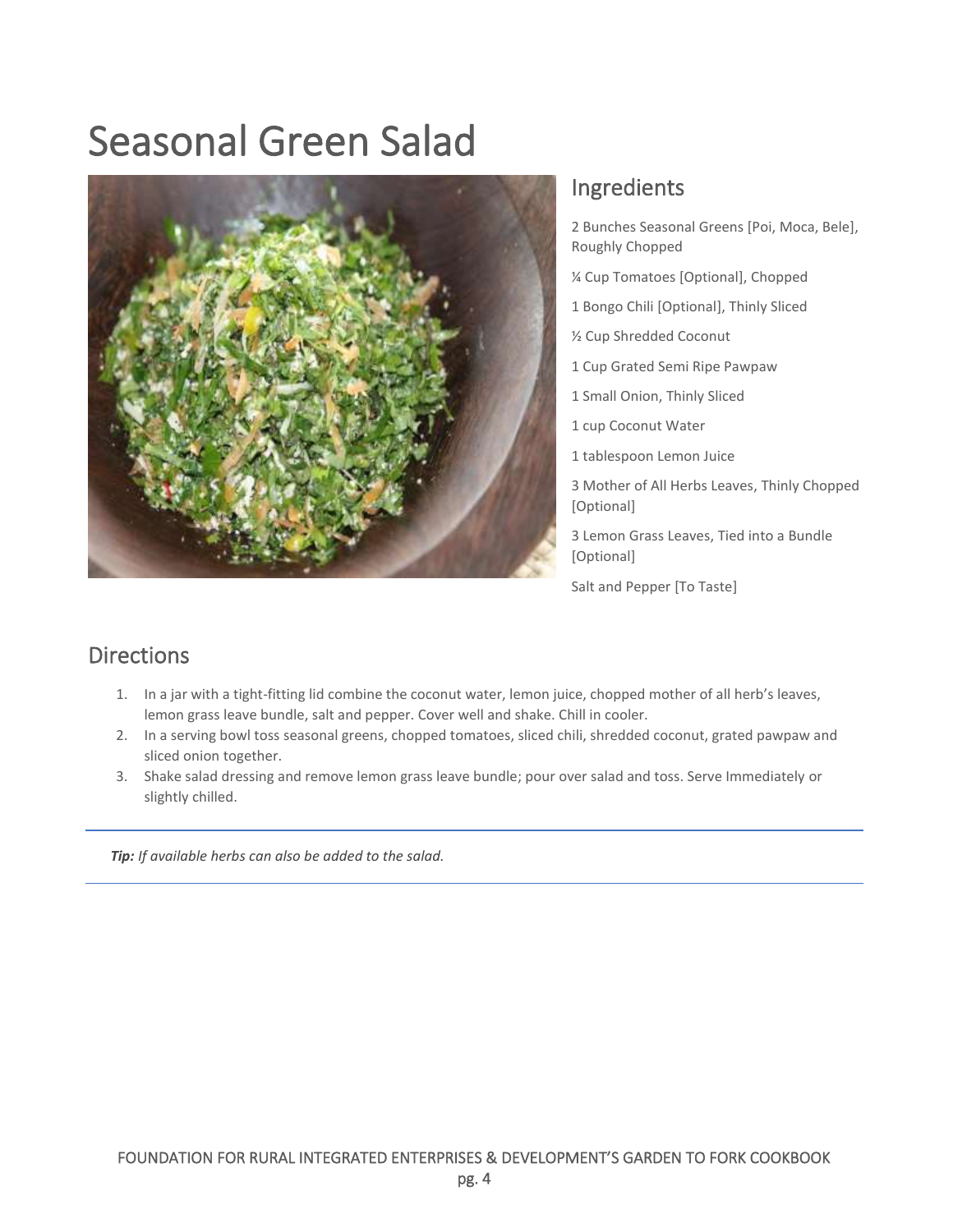### <span id="page-8-0"></span>Creamy Kumala and Vara Salad



### Ingredients

- 2 Cups Cooked Kumala, Cut in Cubes
- 1 Cup Vara, Cut into Cubes
- 1 Bongo Chili, Thinly Sliced [Optional]
- 1 tablespoon Lemon Juice
- 1 Ripe Vudi, Mashed

### Directions

- 1. In a serving bowl combine the kumala cubes, vara cubes and thinly sliced bongo chilies
- 2. In a separate bowl stir together the vudi and lemon juice, mix well
- 3. Combine the creamy vudi dressing with the salad. Serve Immediately or slightly chilled.

*Tip: If available herbs can also be added to the salad. Add pomegranate seeds for that added crunch and flavor.*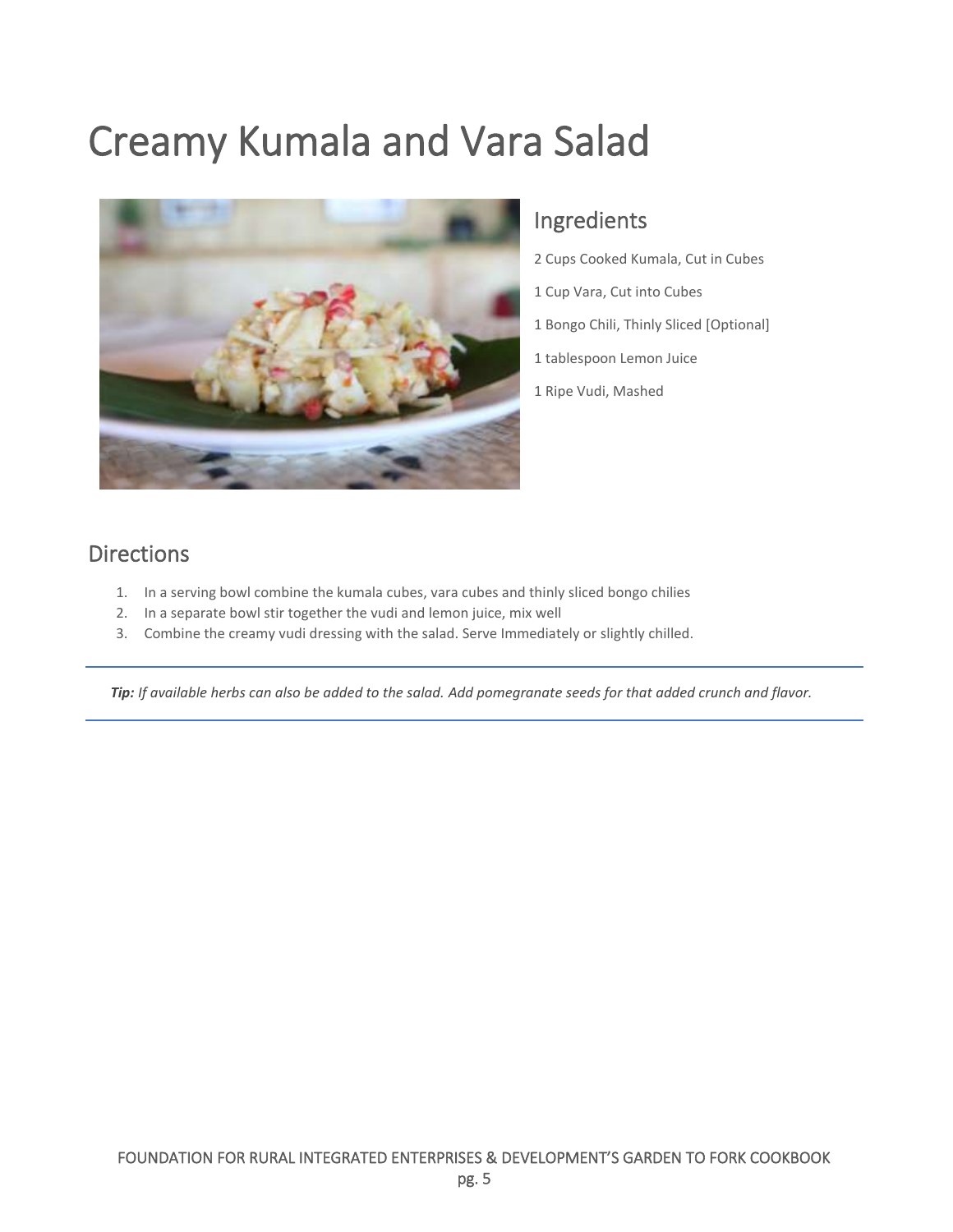### <span id="page-9-0"></span>Mixed Lentil Salad



#### **Directions**

- 1. In a serving bowl combine all the ingredients and toss.
- 2. Serve immediately or slightly chilled.

*Tip: If available herbs can also be added to the salad.* 

### Ingredients

- 2 Cups Mixed Lentils, Blanched
- 1 Small Onion, Cut into Cubes
- 1 Bongo Chili, Thinly Sliced [Optional]
- ¼ Cup Tomatoes, Chopped
- ¼ Cup Coriander, Roughly Chopped
- 1 tablespoon Lemon Juice
- 3 Mother of All Herbs Leaves, Thinly Chopped Salt and Pepper [To Taste]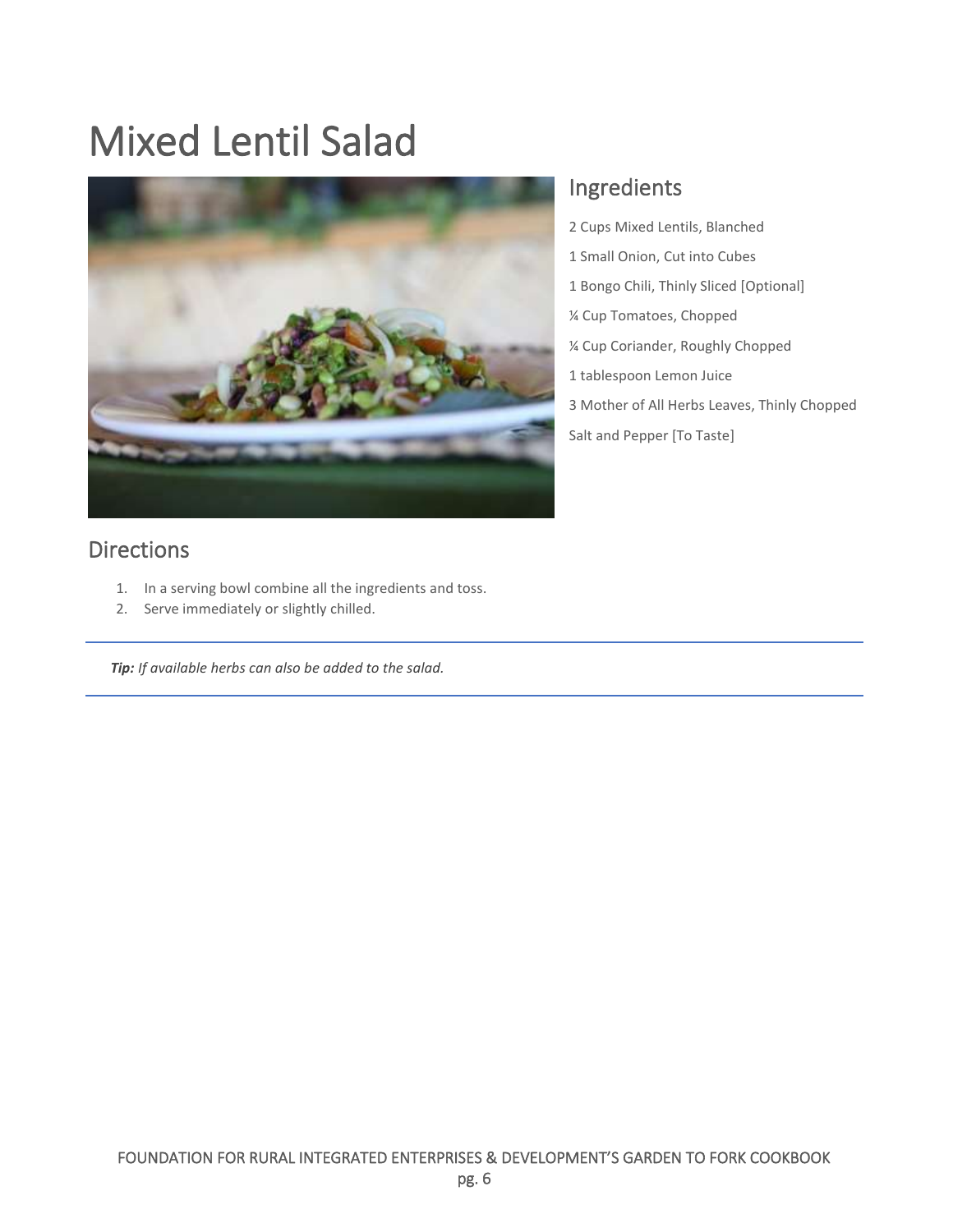### <span id="page-10-0"></span>Grilled Octopus



### Ingredients

1 Medium Sized Octopus 4 Lemon Leaves Small Bundle Lemon Grass Leaves 1 Medium Onion, Finely Chopped ½ Cup Chopped Tomatoes ¼ Cup Chopped Coriander Chopped Chilies [To Taste] 2 Cups Thick Coconut Milk 2 Tablespoons Lemon Juice Salt [To Taste]

#### **Directions**

- 1. Rinse the Octopus under cold water. Cut off the octopus body [sac over the eyes] and set aside. Remove the part of the body with the eyes and discard, leaving just the tentacles. Flip the tentacles upside down and press the beak out of the opening at the center of the octopus. Discard the beak.
- 2. Place the octopus's body and tentacles in a large pot, add the lemon leaves, lemon grass leaves bundle, and enough water to cover the octopus. Cover the pot and boil until the octopus is firm but tender.
- 3. Remove the octopus's body and tentacles and place on a large plate to cool. Once cool, grill over heated charcoal to sear the outside of the octopus. Remove and cut the tentacles and body into 1cm thick rounds.
- 4. In a large bowl mix together the finely chopped onion, tomatoes, coriander, chilies, coconut milk, lemon juice and salt and mix thoroughly. Add cut octopus and serve in serving bowls with additional lemon wedges and your choice of root crops.

*Tip: Depending on your preference the dish can also be served chilled*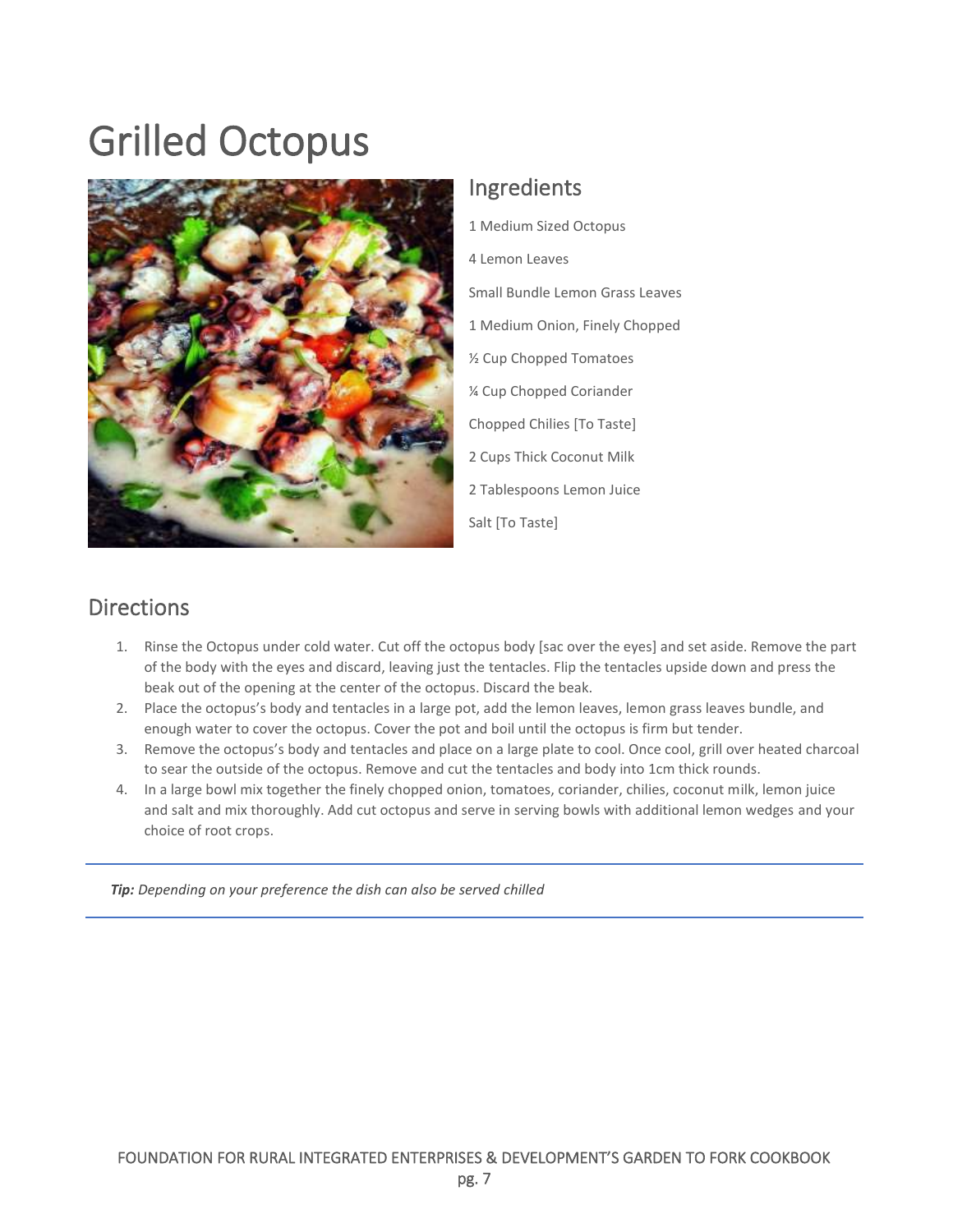### <span id="page-11-0"></span>Homemade Hearty Soups



### <span id="page-11-1"></span>Broth Recipe Ingredients

1 Bundle Lemon Grass Leaves

- 5 Lemon Leaves
- 2 Mother of All Herbs Leaves
- 1 Teaspoon Garlic [Crushed]
- 1 Teaspoon Ginger [Crushed]
- 1 Liter Water

### **Directions**

<span id="page-11-2"></span>Mix all the ingredients in a large pot and bring to a boil. Boil for 5 minutes and remove from the heat. Let cool and strain.

### Seasonal Greens Soup

### Ingredients

1 Bunch Seasonal Greens [Poi, Moca, Bele]

½ Small Onion, Thinly Sliced

Chopped Chilies [To Taste]

1 Tablespoon Lemon Juice

½ Liter Broth

### **Directions**

Mix all ingredients in a small pot, bring to a boil. Lower heat and simmer for 5 minutes. Serve in soup bowls, with additional lemon wedges and your choice of root crops.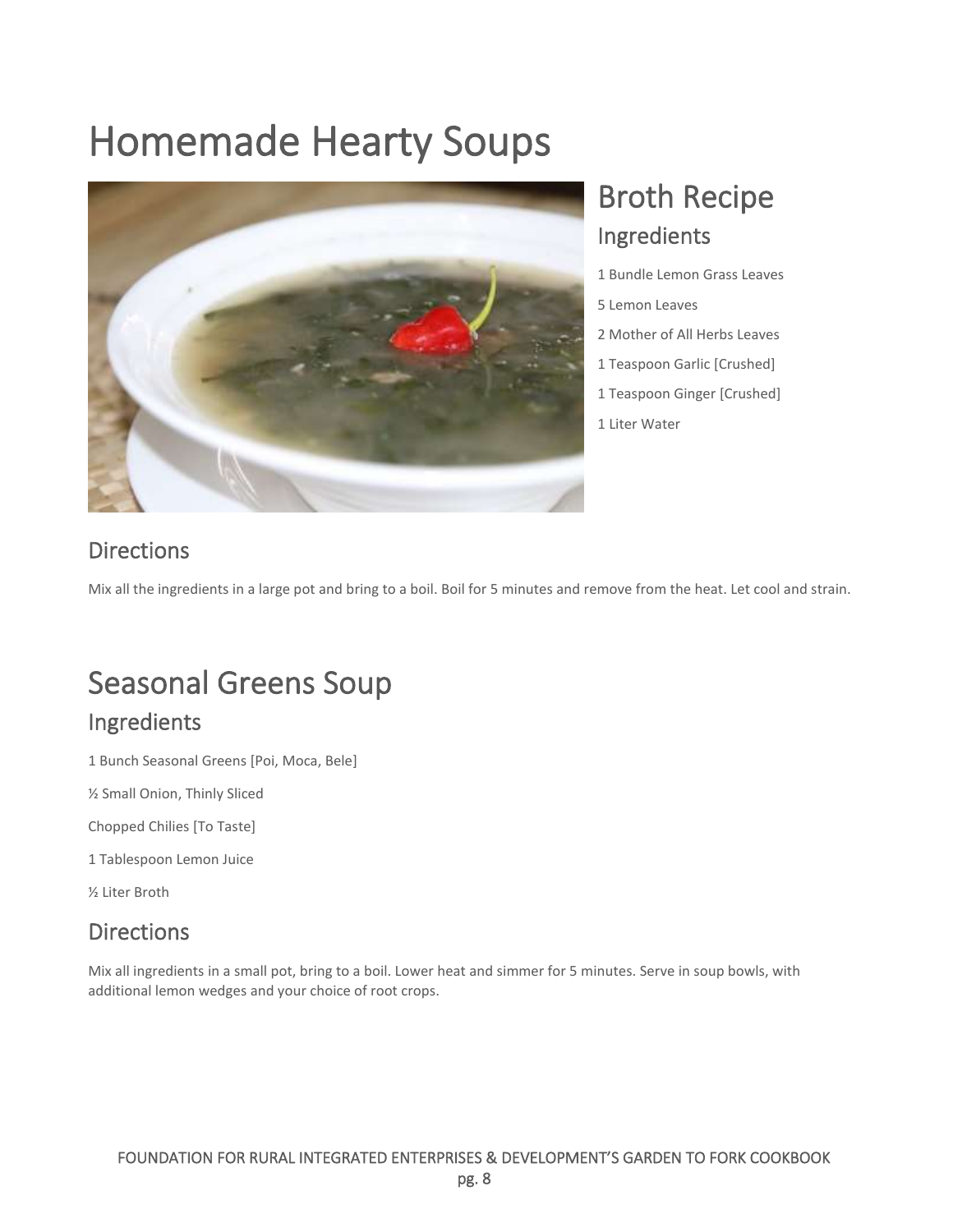### <span id="page-12-0"></span>Fish Soup



#### Ingredients

 ½ Cup Cooked Fish, Shredded ½ Bunch Seasonal Greens [Poi, Moca, Bele] ½ Small Onion, Thinly Sliced Chopped Chilies [To Taste] 1 Tablespoon Lemon Juice ½ Liter Broth

#### Directions

Mix all ingredients in a small pot, bring to a boil. Lower heat and simmer for 5 minutes. Serve in soup bowls, with additional lemon wedges and your choice of root crops.

*Tip: Depending on your preference you can substitute fish with chicken or your choice of cooked meat.*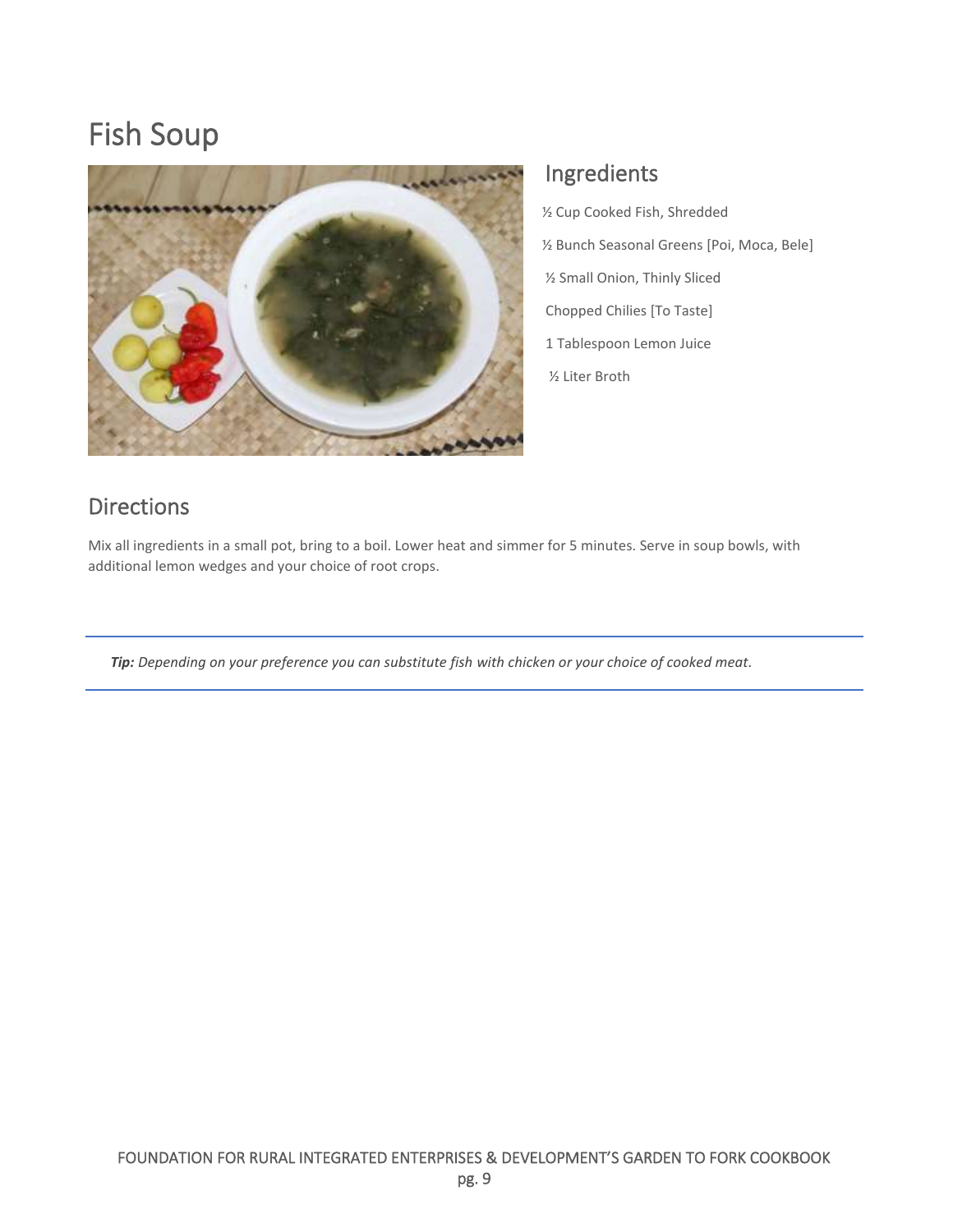## <span id="page-13-0"></span>Eggplant Tavu [Char Grilled]



### Ingredients

6 Eggplants 1 Small Onion, Finely Chopped 2 Large Tomatoes, Chopped Chopped Coriander Chopped Chilies [To Taste] 1 Cup Thick Coconut Milk 1 Tablespoon Lemon Juice Salt [To Taste]

### Directions

- 1. Randomly pierce the eggplants with a small knife and cook evenly over smoldering coals until the outside is charred and the inside of the eggplant is fully cooked. Remove with tongs and place in a bowl of cold water. Peel the charred skin of the eggplant carefully and place the peeled eggplant in a large bowl.
- 2. Mix the remaining ingredients in a separate bowl and pour over the prepared eggplant. Serve with additional lemon wedges and your choice of salad and root crops.

*Tip*: The char-grilled eggplant can also be mashed and then served as per the recipe.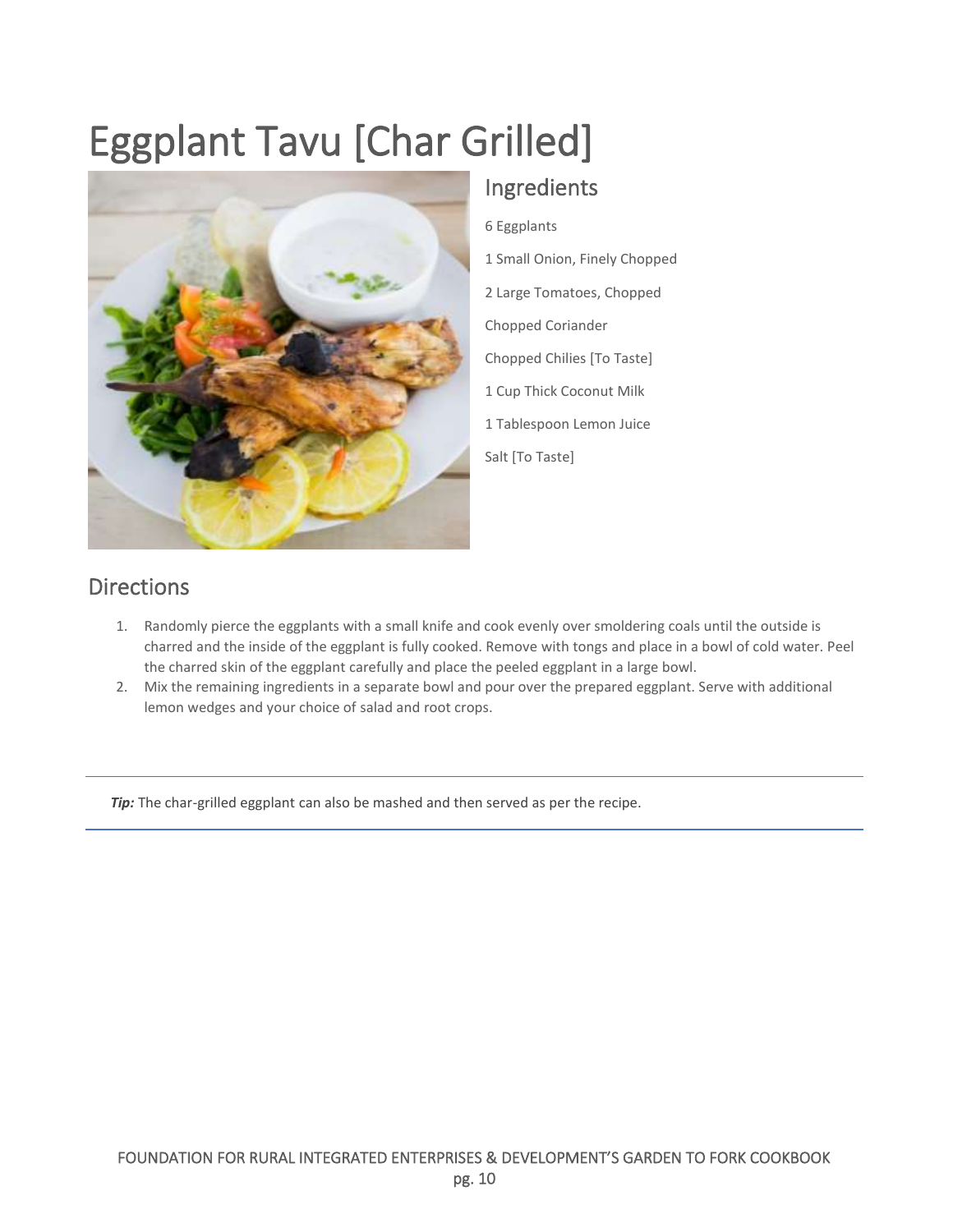## <span id="page-14-0"></span>Fish Tavu [Char Grilled]



#### Ingredients

- 1 Plate Sized Fish, Scaled and Cleaned
- 1 Tablespoon Tamarind Paste
- 1 Teaspoon Garlic Paste
- 1 Teaspoon Ginger Paste
- 1 Small bundle Lemon Grass Leaves
- 2 Lemon Leaves.

### Directions

- 1. Gently scour the fish on both sides with a sharp knife.
- 2. Mix together the tamarind paste, ginger and garlic paste and marinade the fish both inside and outside. Stuff the lemon grass leave bundle and lemon leaves inside the fish and leave to marinade for 30 minutes.
- 3. Cook marinated fish over smoldering charcoals on both sides or on each side until fish is charred and fully cooked.
- 4. Serve with a dressing of lemon juice and a side of your choice of root crops.

*Tip:* Soak char-grilled fish in a dressing of lemon juice, water and chilies straight after grilling for that added flavor.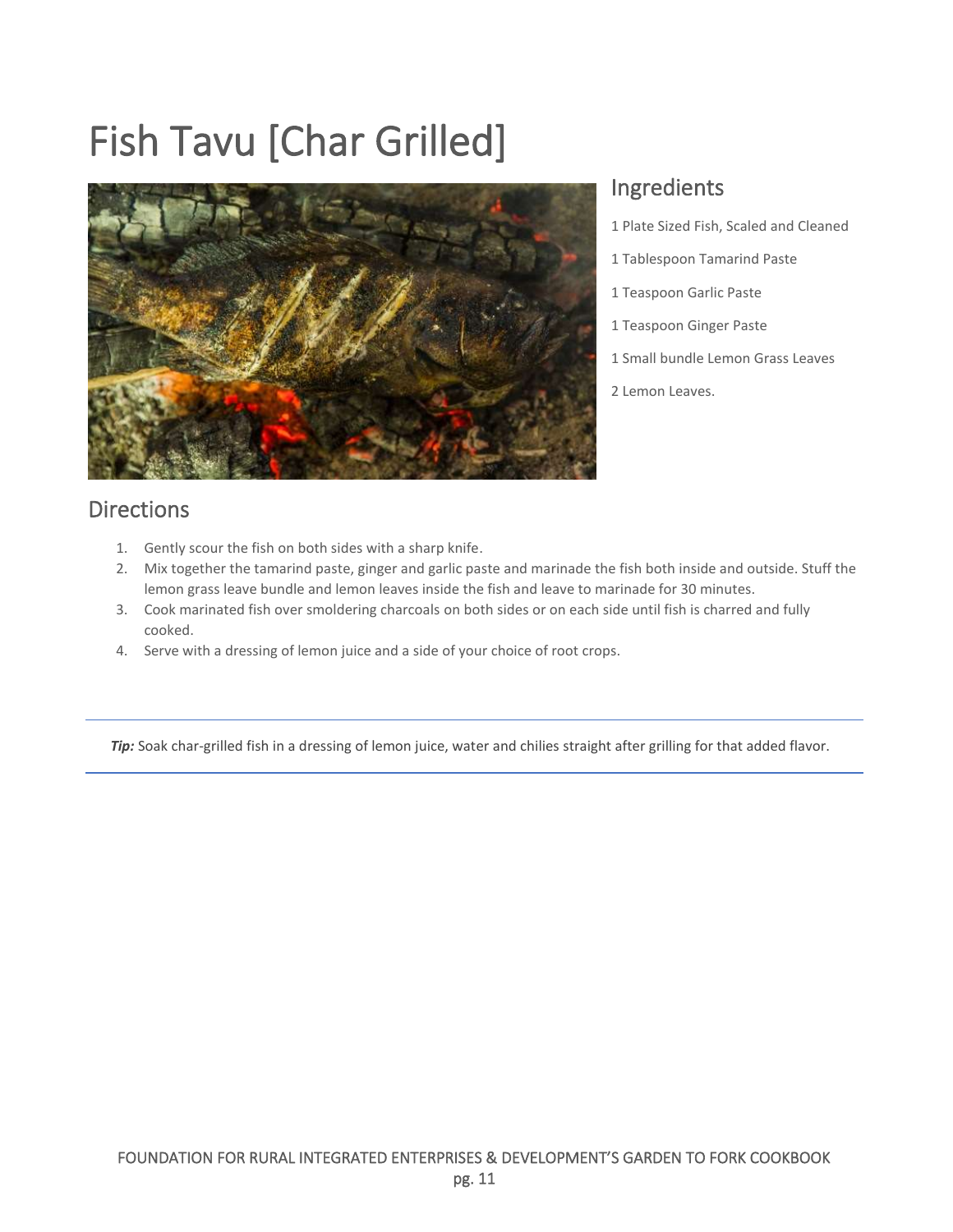### <span id="page-15-0"></span>Kai Tavu [Char Grilled]



#### Ingredients

15 Pieces Kai [Fresh Water Mussels] Onion, Finely Chopped Tomatoes, Finely Chopped Coriander, Finely Chopped 1 Cup Thick Coconut Milk 1 Tablespoon Lemon Juice Salt [To Taste]

### Directions

- 1. Place kai in a basin of clean water overnight to remove excess sand.
- 2. Place kai over smoldering charcoals, cover with charcoals and cook for about 30 minutes, or until the kai is fully cooked. Remove with tongs and let cool.
- 3. Serve each kai in a half shell with a topping of chopped onion, tomatoes and coriander.
- 4. Mix together coconut milk, lemon Juice and salt and pour over the kai. Serve immediately with additional lemon wedges.

*Tip: The char-grilled kai can also be served with a lemon and chili dressing*.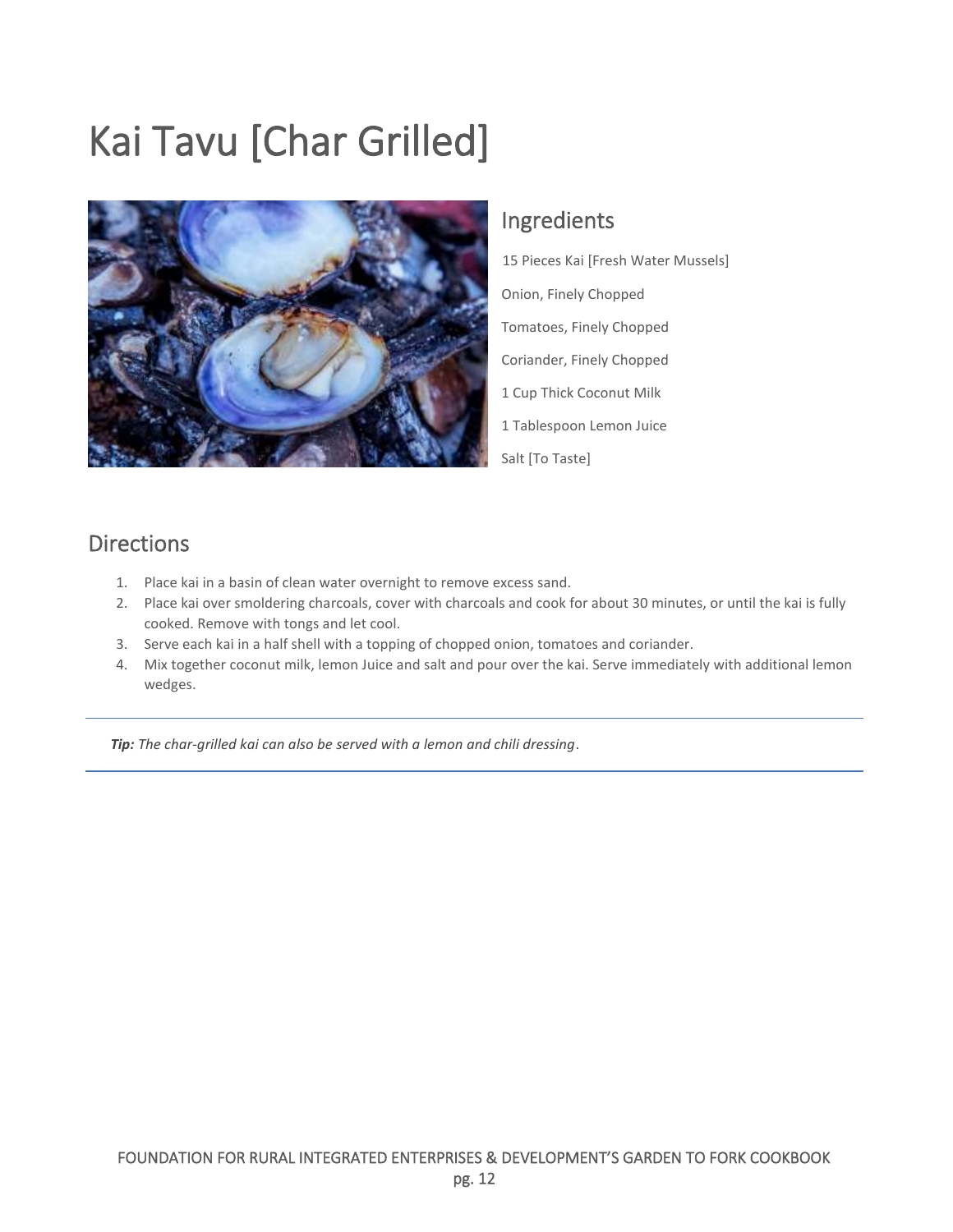### <span id="page-16-0"></span>Root Crop or Fruit Tavu [Char Grilled]



### Ingredients

Seasonal Root Crop or Fruits [Cassava, Yams, Kumala, Vudi, Breadfruit]

#### **Directions**

- 1. Randomly pierce the root crop/ fruit and cook directly of smoldering coals until charred and fully cooked.
- 2. Remove from heat and cool. Gently peel the charred skin off the root crop/ fruit. Serve with your choice of mains.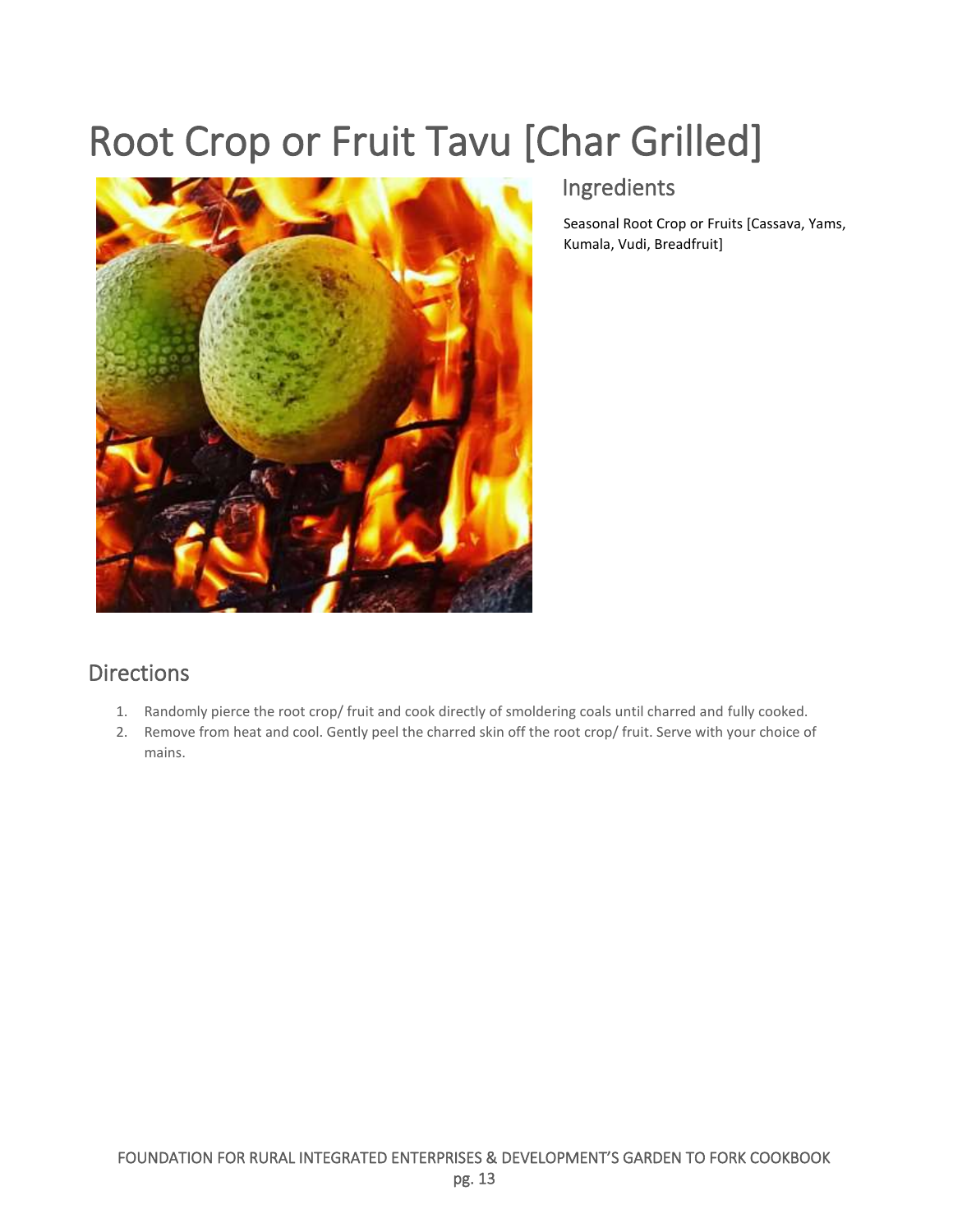## <span id="page-17-0"></span>Tropical Fruit Juice



### Ingredients

2 Cups Seasonal Fruits, Peeled, Seeded and Chopped

½ Cup Coconut Water

Mint Leaves

### **Directions**

- 1. Combine all ingredients in a blender and blend.
- 2. Serve chilled.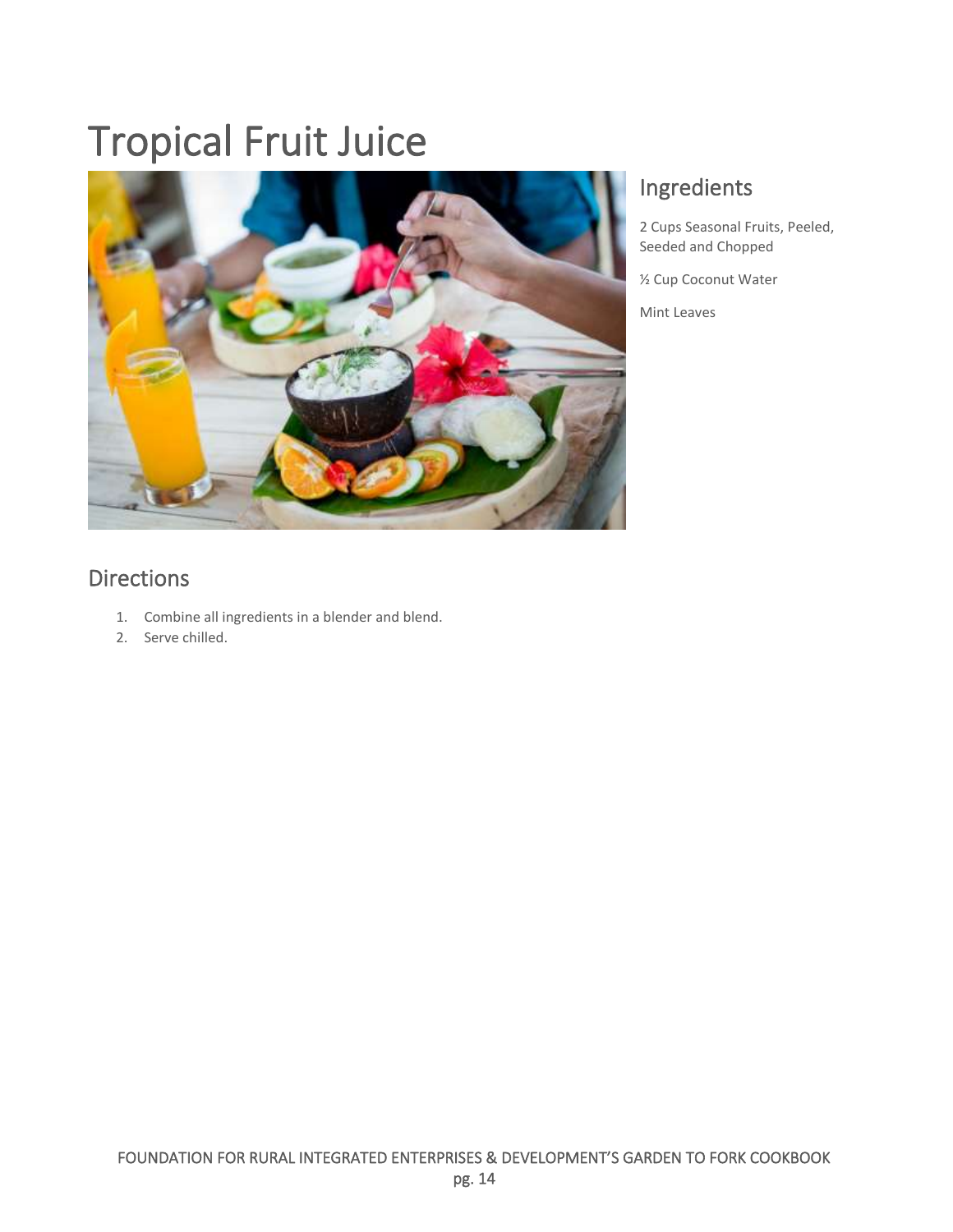### <span id="page-18-0"></span>Banana Soft Serve



#### Ingredients

4 Bananas, Peeled and Frozen Overnight

4 Mint Leaves

3 Tablespoons Thick Coconut Milk

#### Directions

Roughly chop frozen bananas and place in a food processor with the mint leaves and thick coconut milk. Blend until the banana's form a thick creamy paste. Serve immediately in bowls with a mint sprig as garnish.

*Tip: Replace the frozen bananas with frozen ripe vudi [plantain bananas]. Sprinkle with cinnamon powder for extra flavor.*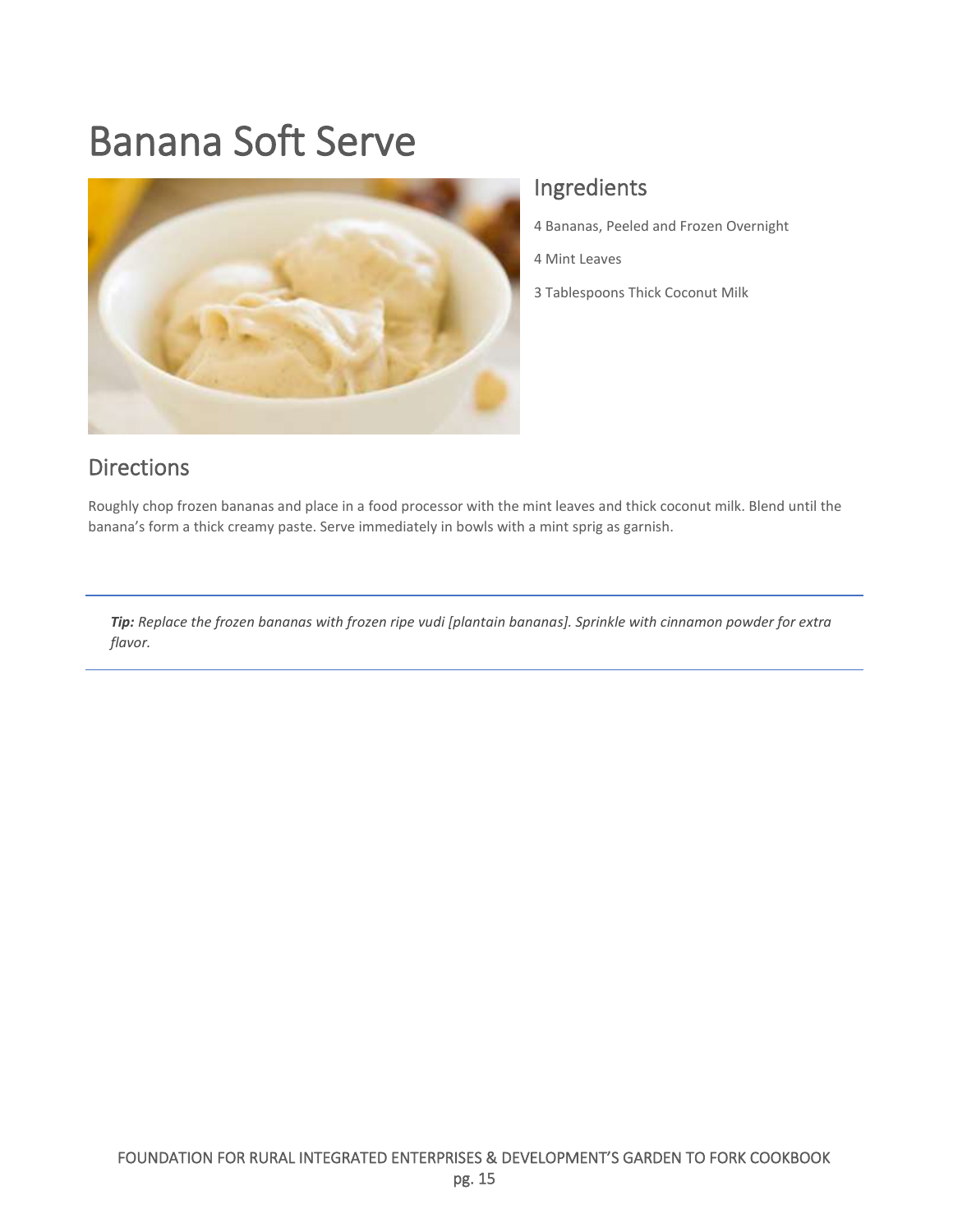### <span id="page-19-0"></span>Lolo Bun



#### Ingredients

3 cups Plain Flour

2 Teaspoon Yeast

Warm Water

Ripe Banana or Vudi [Plantain, Banana], Cut into 3 cm Pieces

1 Liter Coconut Milk

#### Directions

- 1. Mix the yeast in a cup of warm water and leave aside for 15 minutes
- 2. Combine flour, yeast mixture and enough warm water in a basin to form a smooth dough. Cover and let rise for 20 minutes.
- 3. Pinch dough and gently knead. Divide into small balls.
- 4. Insert cut fruit into dough balls and reshape into ball.
- 5. Layer dough balls in a pot and pour over coconut milk. Cook on low heat until buns are done and the coconut milk has evaporated.
- 6. Serve

*Tip: Enjoy the Lolo Bun either hot or cold with your favorite cup of hot beverage.*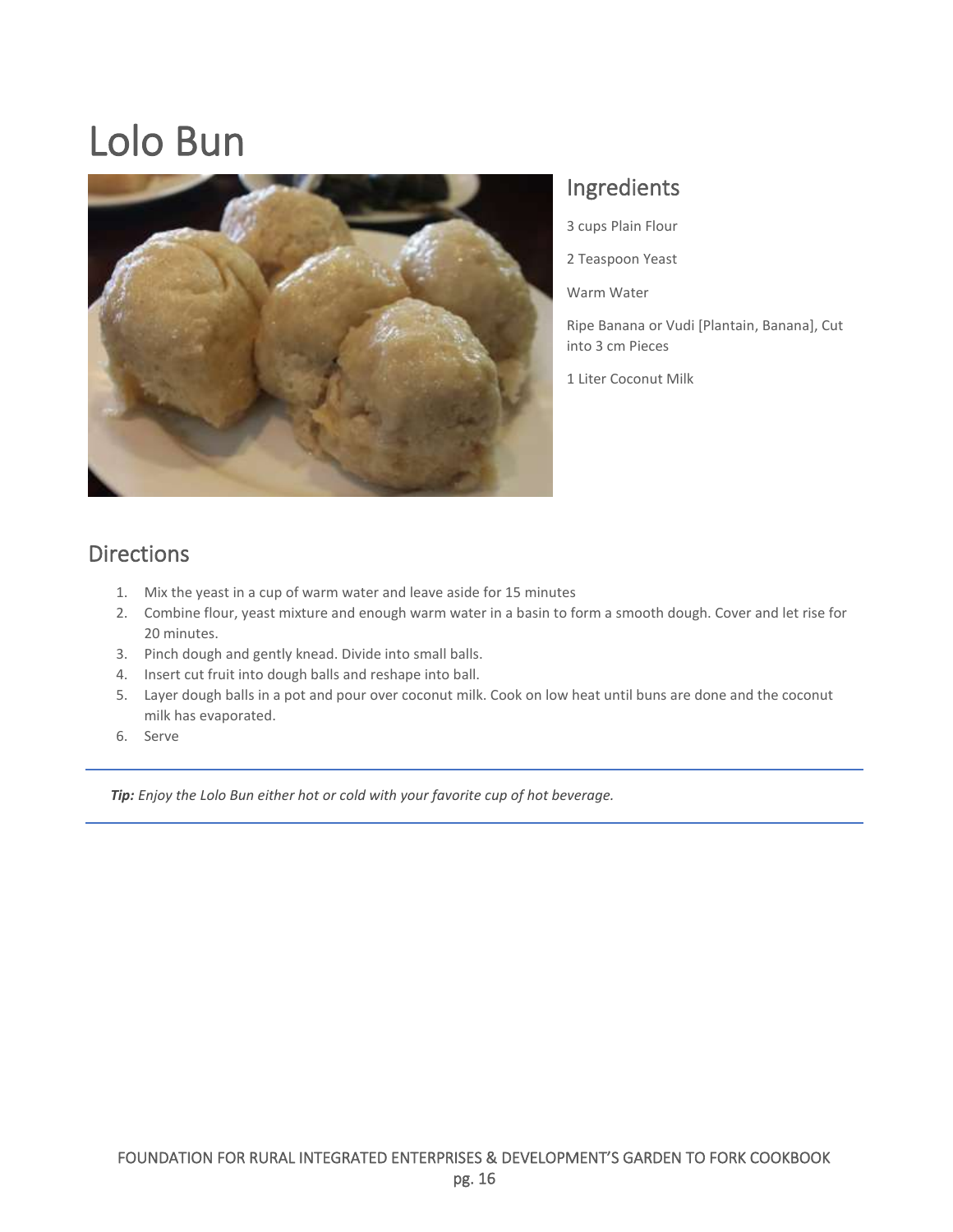### <span id="page-20-0"></span>Gluten Free Flour Dough



#### Ingredients

- 1 Cup Breadfruit Flour
- 1 Cup Cassava Flour
- 1 Cup Coconut Flour
- 2 Cups Cassava Starch
- 1 Tablespoon Baking Powder
- 4 Tablespoon Virgin Coconut Oil [VCO]

Water

#### Directions

- 1. Mix all the dry ingredients thoroughly in a medium sized basin.
- 2. Pour in VCO and mix into the dry ingredients until fully incorporated.
- 3. Pour water [room temperature] in gradually until a smooth dough is formed. Cover and rest dough for 10 minutes.

*Tip: Use the gluten free dough to make delicious rotis, pies and pastries. Dust dough with gluten free flour when kneading or rolling the dough.*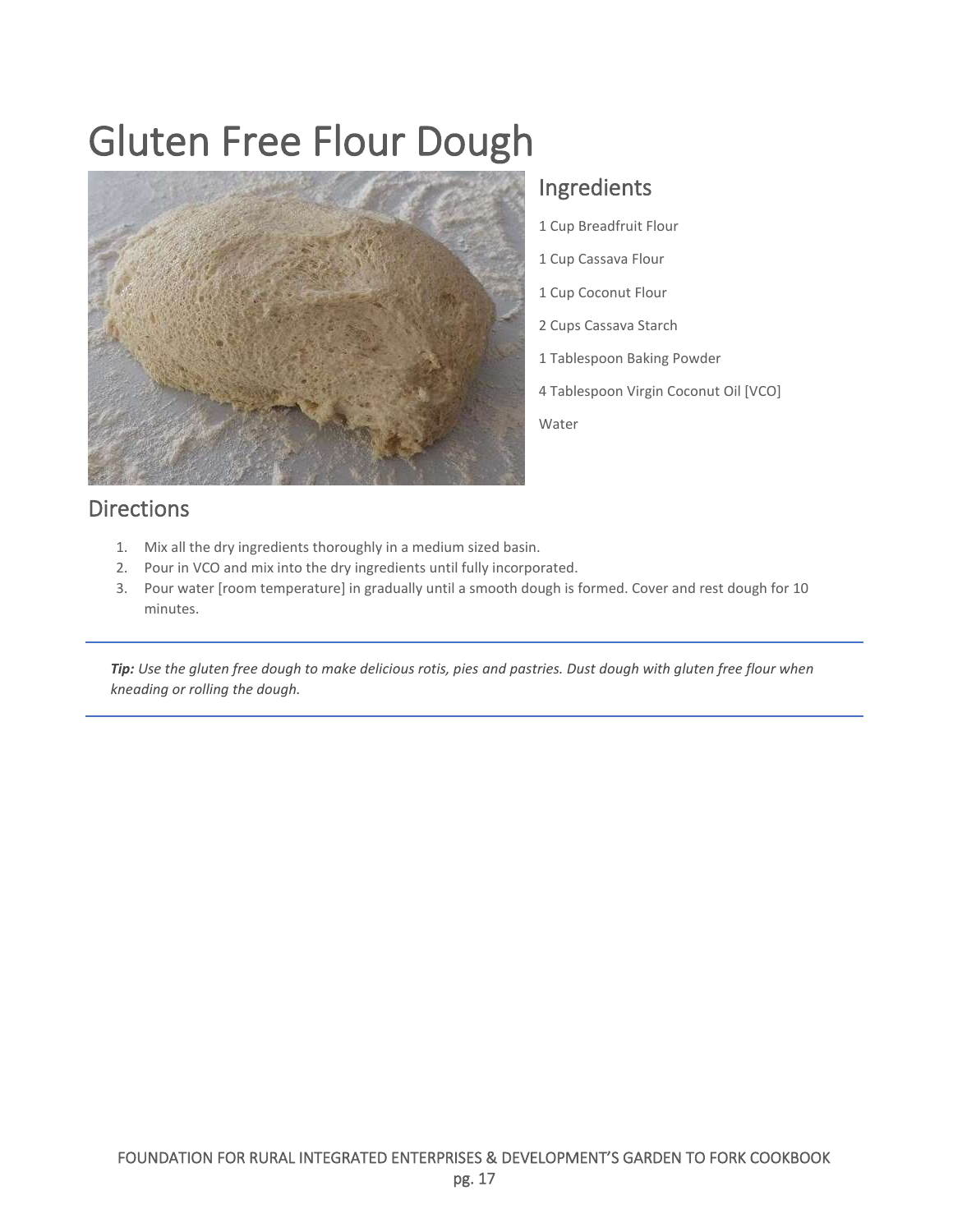### <span id="page-21-0"></span>Gluten Free Roti



#### Ingredients

Leftover Cooked Root Crops [Tavu Breadfruit, Vudi, Kumala, Cassava], Rough Chopped

Virgin Coconut Oil [VCO]

#### Directions

- 1. Place chopped root crops in a food processor and blend on the low setting until a dough forms.
- 2. Remove the dough from the blender and knead gently.
- 3. Divide dough into small balls, and roll using a rolling pin and board.
- 4. Cook roti's on a hot griddle [Tawa] on both sides until done.

*Tip: If the left-over root crop is left overnight, reheat slightly before blending.*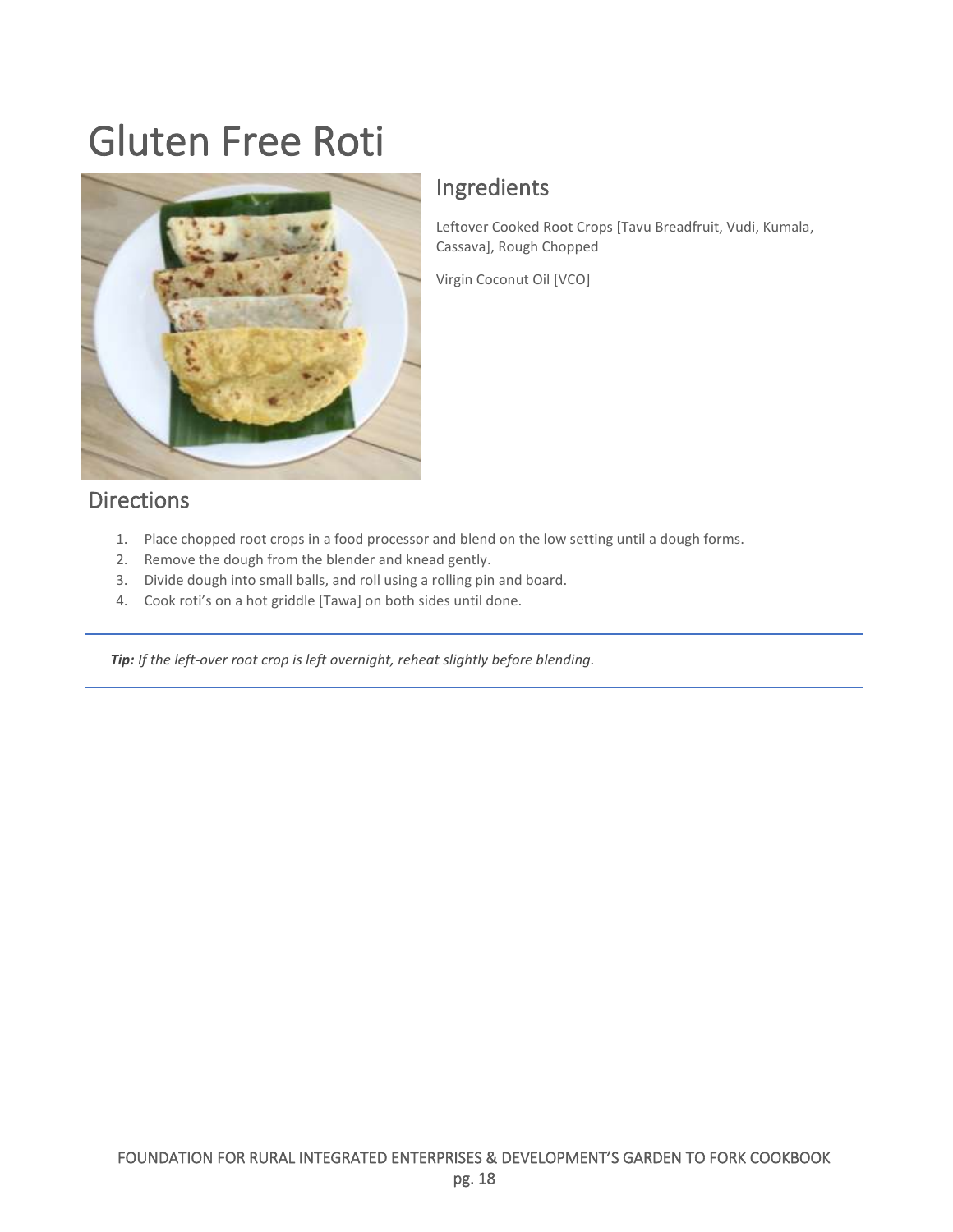

### <span id="page-22-0"></span>About the Project

The project "Leveraging the Development of Local Food Crops and Fisheries Value Chains for Improved Nutrition and Sustainable Food Systems in the Pacific Islands with a focus on Fiji,Kiribati,Marshall Islands,Samoa,Solomon Islands,Tonga,and Vanuatu" (Short Project Title: Promoting Nutritious Food Systems in the Pacific Islands) is co-funded by the International Fund for Agricultural Development (IFAD) and the Technical Centre for Agricultural and Rural Cooperation (CTA) and is implemented in partnership with the Pacific Islands

Private Sector Organisation (PIPSO).The goal is to strengthen the capacity of the Pacific Island governments, farmer and private sector organisations, and sub- regional institutions to develop strategies and programs-as well as mobilise financing- that can increase poor rural people's access to nutritious and healthy food. CTA has overall responsibility for the implementation of the project.